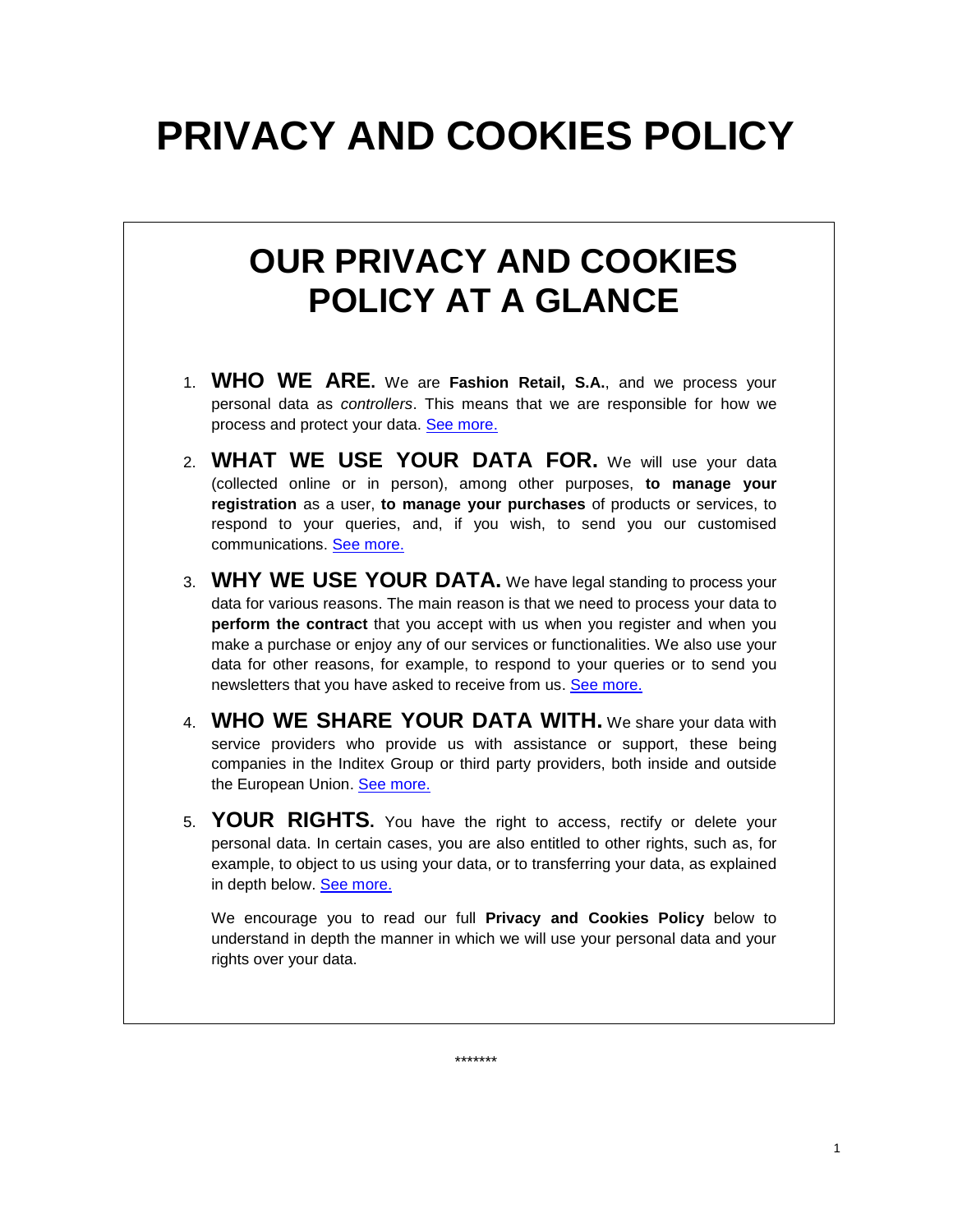### **BEFORE YOU START …**

- In this **Privacy and Cookies Policy**, you will find **all relevant information** applicable to our use of our users' and clients' personal data.
- **We are transparent** about what we do with your personal data, to help you to understand the implications of the way in which we use your data, and the rights you are entitled to in relation to your data:
	- o We **permanently** make available for you all the information included in this Privacy and Cookies Policy, that you can check when you consider appropriate, and in addition,
	- o you will also find **further information** on how we use your data **as you interact with us**.
- These are some terms we regularly use in this Privacy and Cookies Policy:
	- o When we speak about our **Platform**, we refer, in general, to any of the channels or means you may have used to interact with us. The main ones are:
		- Our **Website**, [www.zara.com](http://www.zara.com/)
		- Our **ZARA App**, this is, including both the mobile application you installed on your mobile device and others we may develop.

### <span id="page-1-0"></span>1. **WHO IS THE CONTROLLER OF YOUR DATA?**

The data controller is:

**FASHION RETAIL, S.A.** company currently operating the sale of ZARA brand products:

- o Postal address: Avda. de la Diputación, Edificio Inditex, 15143, Arteixo (A Coruña), Spain.
- o E-mail of Data Protection Officer: dataprotection@zara.com

In other words, FASHION RETAIL, S.A ("We", "Us" or "the Controller") are **Controller** of the data. This means that we are responsible for processing and protecting your personal data.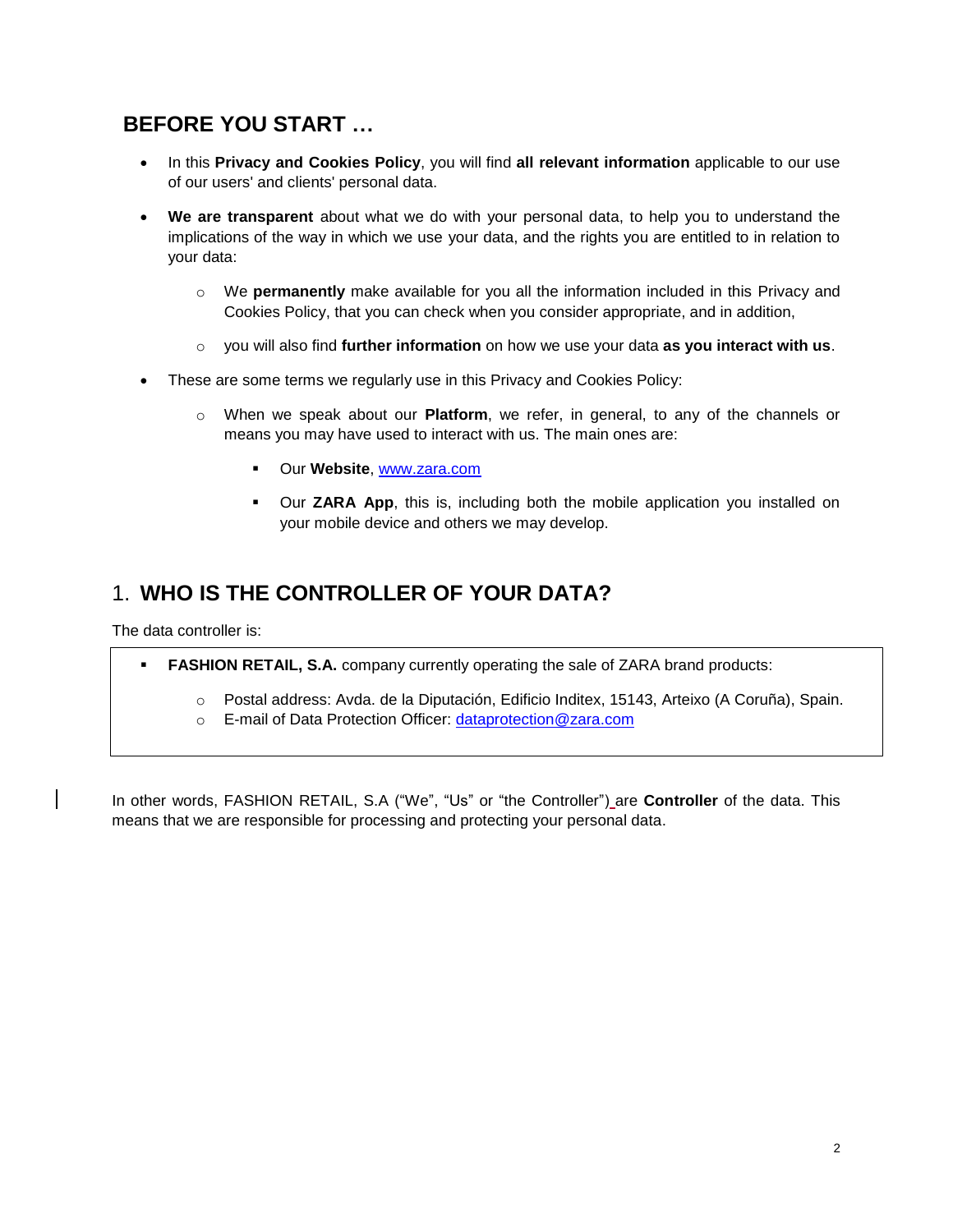### <span id="page-2-0"></span>2. **WHY WE PROCESS YOUR PERSONAL DATA**

Depending on the purpose for which we process your data from time to time, as explained above, we need to process one or other data, which will in general be, **depending on each case**, as follows:

- your **identity data** (for example, your name, surname, language and country from which you interact with us, contact data, etc.);
- **economic and transactions** information (for example, your payment or card data, information on your purchases, orders, returns, etc.);
- **connection, geolocation and/or browsing** data (if you interact with us from your mobile phone, for example);
- **Commercial** information (for example, if you have subscribed to our newsletter),
- information about your **tastes and preferences**.

Remember that, when we ask you to fill in your personal data to give you access to any functionality or service of the Platform, we will mark certain fields as *compulsory*, since this is information that we need to be able to provide the service or give you access to the functionality in question. Please take into account that, if you decide not to make such data available to us, you may be unable to complete your user registration or may not be able to enjoy those services or functionalities.

Depending on how you interact with our Platform, i.e., depending on the services, products or functionalities that you wish to enjoy, we will process your personal data for the following purposes:

| <b>PURPOSE</b>                                                                                                                               | + info                                                                                                                                                                                                                                                                                                                                                                                                                                                                       |
|----------------------------------------------------------------------------------------------------------------------------------------------|------------------------------------------------------------------------------------------------------------------------------------------------------------------------------------------------------------------------------------------------------------------------------------------------------------------------------------------------------------------------------------------------------------------------------------------------------------------------------|
| 1. To manage your registration<br>as user of the Platform                                                                                    | If you decide to become a registered user of our Platform, we need to<br>process your data to identify you as a user of the Platform and grant<br>you access to its various functionalities, products and services<br>available to you as a registered user. You may cancel your registered<br>user account by contacting us through Customer Service.                                                                                                                       |
| 2. For the development,<br>performance and execution of<br>the purchase or services<br>contract that you executed with<br>Us on the Platform | This purpose includes processing your data, mainly:<br>To contact you for updates or informative notices related to<br>٠<br>the contracted functionalities, products or services,<br>including quality surveys and to be able to establish the<br>degree of customer satisfaction with the provided service;                                                                                                                                                                 |
|                                                                                                                                              | To manage payment of the products that you purchase,<br>٠<br>regardless of the payment procedure used. For example:<br>If on purchasing any of our products through the Platform, you<br>٠<br>opt to activate the functionality of save your card data for future<br>purchases, we need to process the indicated data for activation<br>and development of that functionality. Consent to the activation of<br>this functionality enables your autocompleted payment data to |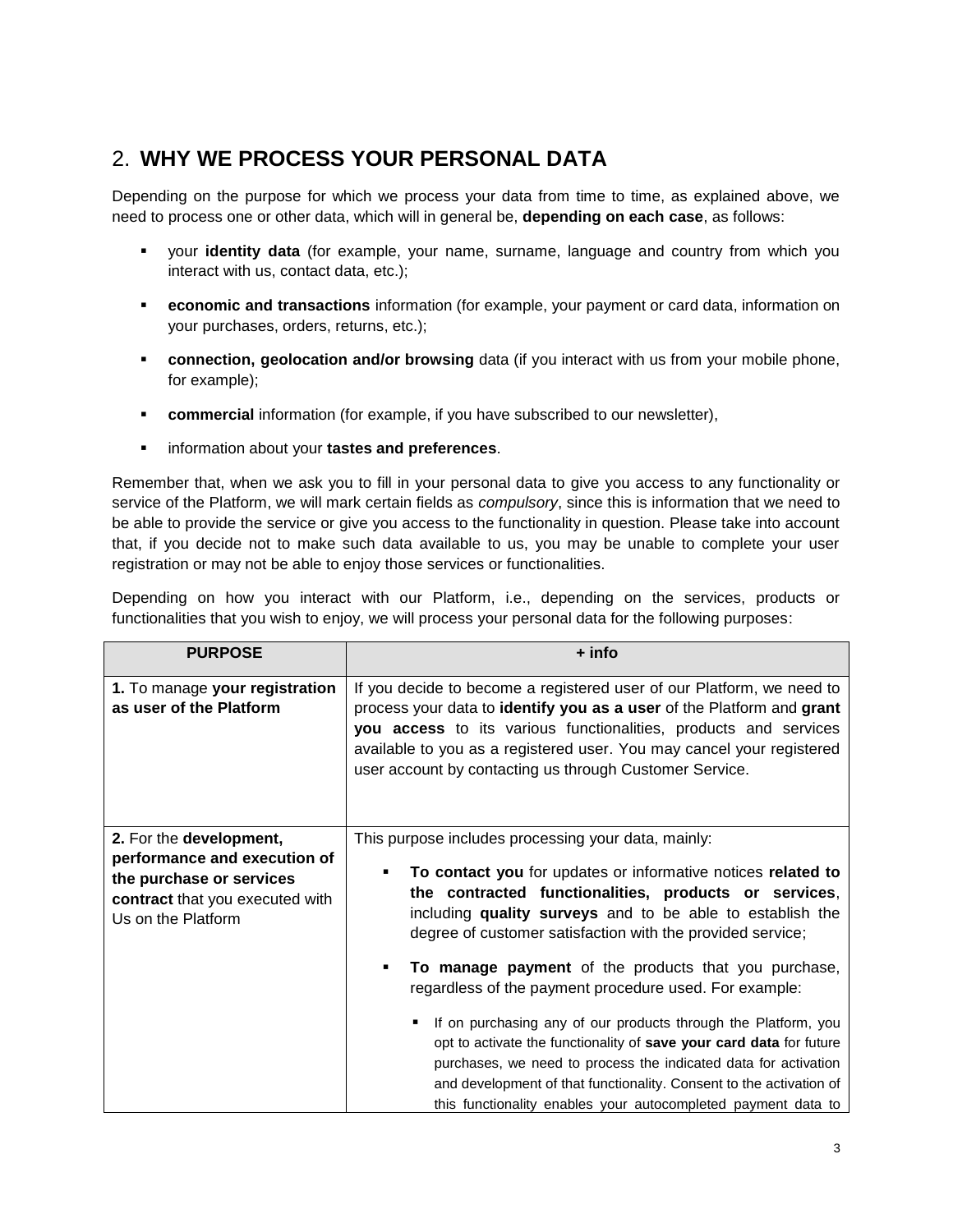| 3. To meet requests or                                                 | appear in subsequent purchases so that you do not need to<br>introduce them in each new process, and these data will be<br>deemed valid and effective for subsequent purchases. You may<br>change or cancel your cards at any time through the section on<br>payment information, either of your Website registered user<br>account, or of the "My Account" functionality of the ZARA App.<br>Activate the necessary arrangements in order to control and<br>prevent potential fraud against you and against us during<br>the purchase process. If we consider that the transaction can<br>be fraudulent, this processing may cause the blocking of the<br>transaction.<br>To manage potential returns after you have purchased and<br>٠<br>manage requests of availability information for articles,<br>depending on the availability of such options from time to time.<br>For invoicing purposes and to make available to you the<br>٠<br>tickets and invoices of the purchases you have made through<br>the Platform.<br>We only process the personal data that are strictly necessary to |  |
|------------------------------------------------------------------------|-----------------------------------------------------------------------------------------------------------------------------------------------------------------------------------------------------------------------------------------------------------------------------------------------------------------------------------------------------------------------------------------------------------------------------------------------------------------------------------------------------------------------------------------------------------------------------------------------------------------------------------------------------------------------------------------------------------------------------------------------------------------------------------------------------------------------------------------------------------------------------------------------------------------------------------------------------------------------------------------------------------------------------------------------------------------------------------------------|--|
| applications that you make<br>through the Customer Support<br>channels | manage or resolve your request or application.                                                                                                                                                                                                                                                                                                                                                                                                                                                                                                                                                                                                                                                                                                                                                                                                                                                                                                                                                                                                                                                |  |
| 4. For marketing purposes.                                             | This purpose includes the processing of your data, mainly, for:<br>If and when you subscribe to our Newsletter, we will process<br>٠<br>your personal data to manage your subscription, including<br>to send customised information on our products or services<br>through various means (such as e-mail or SMS). We may also<br>make available to you this information through push<br>notifications in case you have activated them in your mobile<br>device.<br>Accordingly, please take into account that this data<br>processing implies analysis of your user or customer<br>profile to establish your preferences and therefore which<br>products and services are most fit to your style when<br>sending you information. For example, based on your<br>purchases and browsing history (i.e., depending on the<br>articles that you clicked), we will make you suggestions on<br>products that we believe may interest you and, if you are a<br>registered user, we will provide you with the "recover cart"<br>functionality.                                                        |  |
|                                                                        | Remember that you<br>may unsubscribe from<br>the<br>Newsletter at any time without cost through the<br>"Newsletter" section of the Platform, in addition to through<br>the instructions that we provide you with in each notice. If<br>you do not want to receive push notifications, you can                                                                                                                                                                                                                                                                                                                                                                                                                                                                                                                                                                                                                                                                                                                                                                                                 |  |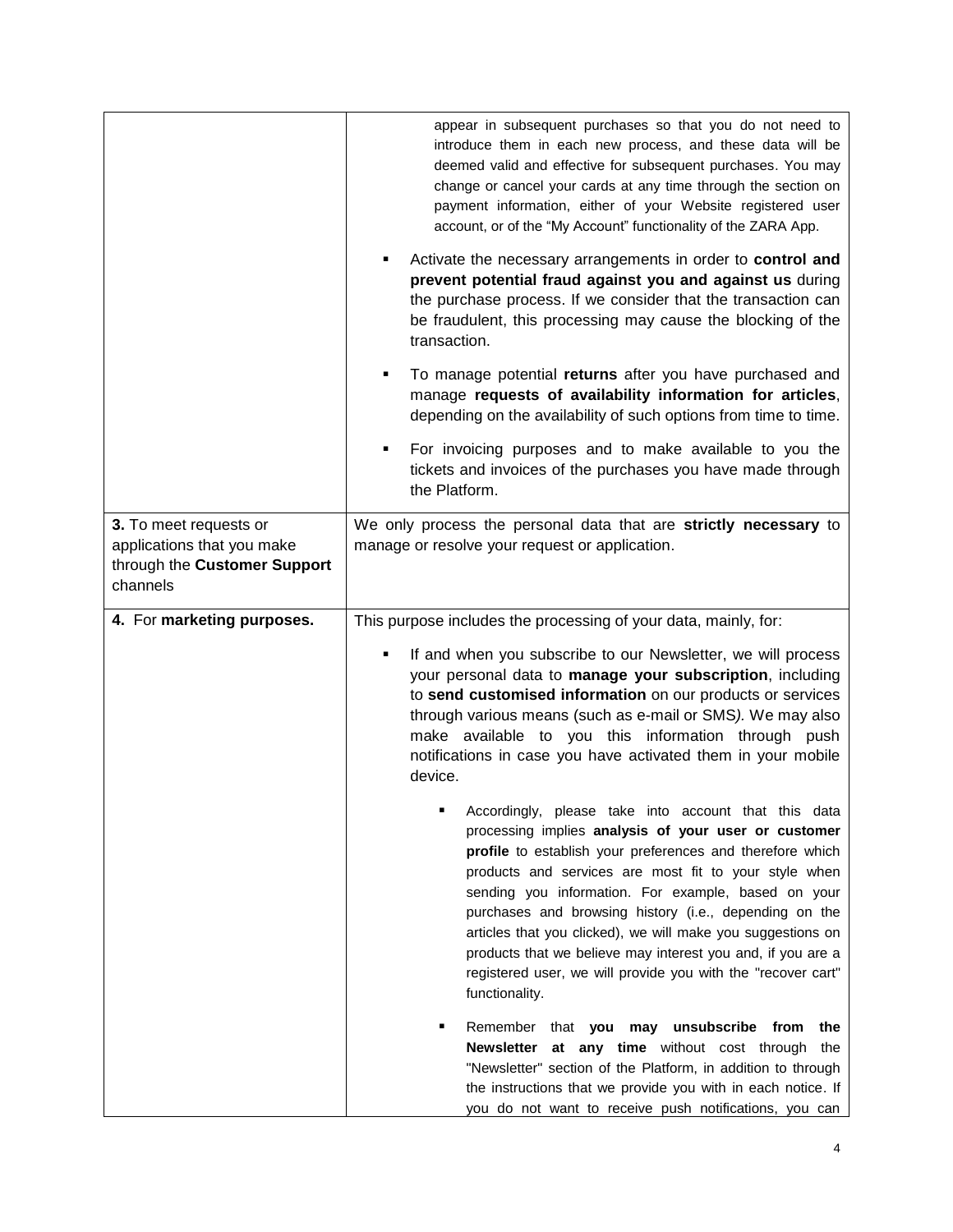|                                 | deactivate this option in your mobile device.                                                                                                                                                                                                                                                                                                                                                                                                                                                                                                                                                                                                            |  |
|---------------------------------|----------------------------------------------------------------------------------------------------------------------------------------------------------------------------------------------------------------------------------------------------------------------------------------------------------------------------------------------------------------------------------------------------------------------------------------------------------------------------------------------------------------------------------------------------------------------------------------------------------------------------------------------------------|--|
|                                 | To perform <b>promotional actions</b> (for example, for the<br>٠<br>organization of competitions or to send the list of items stored<br>to the e-mail you designate). On participating in any<br>promotional action, you authorise us to process the personal<br>data that you have shared with us depending on the<br>promotional action and disclose them through different media<br>such as social networks or the Platform itself. In each<br>promotional action in which you participate you will have<br>available the terms and conditions where we will be providing<br>more detailed information about the processing of your<br>personal data. |  |
|                                 | To disseminate in the Platform or through our channels in the<br>٠<br>social networks photographs or pictures that you shared<br>publicly, provided that you expressly give us your consent for<br>the purpose.                                                                                                                                                                                                                                                                                                                                                                                                                                          |  |
| 5. Analysis of usability and    | If you access our Platform, we inform you that we will treat your                                                                                                                                                                                                                                                                                                                                                                                                                                                                                                                                                                                        |  |
| quality to improve our services | browsing data for analytic and statistic purposes, i.e., to understand<br>the manner in which users interact with our Platform and thus be<br>capable of introducing improvements in the Platform.                                                                                                                                                                                                                                                                                                                                                                                                                                                       |  |
|                                 | In addition, we occasionally perform quality surveys and actions to<br>know the degree of satisfaction of our customers and users and detect<br>those areas in which we may improve.                                                                                                                                                                                                                                                                                                                                                                                                                                                                     |  |

### <span id="page-4-0"></span>3. **HOW WE ARE LEGALLY PERMITTED TO PROCESS YOUR DATA?**

The legal terms on which we are permitted to process your personal data also depends on the purpose for which we process them, as explained in the following table:

| <b>Purpose</b>                                                                 | Legal standing                                                                                                                                                                                                                                                                                                                            |
|--------------------------------------------------------------------------------|-------------------------------------------------------------------------------------------------------------------------------------------------------------------------------------------------------------------------------------------------------------------------------------------------------------------------------------------|
| 1. To manage your Platform user registration                                   | We process your data because this is necessary<br>on the terms regulating the use of the Platform.<br>In other words, for you to be able to register as a<br>user on the Platform, we need to process your<br>personal data, since we would otherwise be unable<br>to manage your registration.                                           |
| 2. Development, performance and making of the<br>purchase or services contract | We process your data because their processing is<br>necessary for us to make the purchase or<br>services contract with you.<br>Certain processing of data related to the purchase<br>process is activated only because you request or<br>authorise it, as is the case of the storage of<br>payment (card) data for future purchases or to |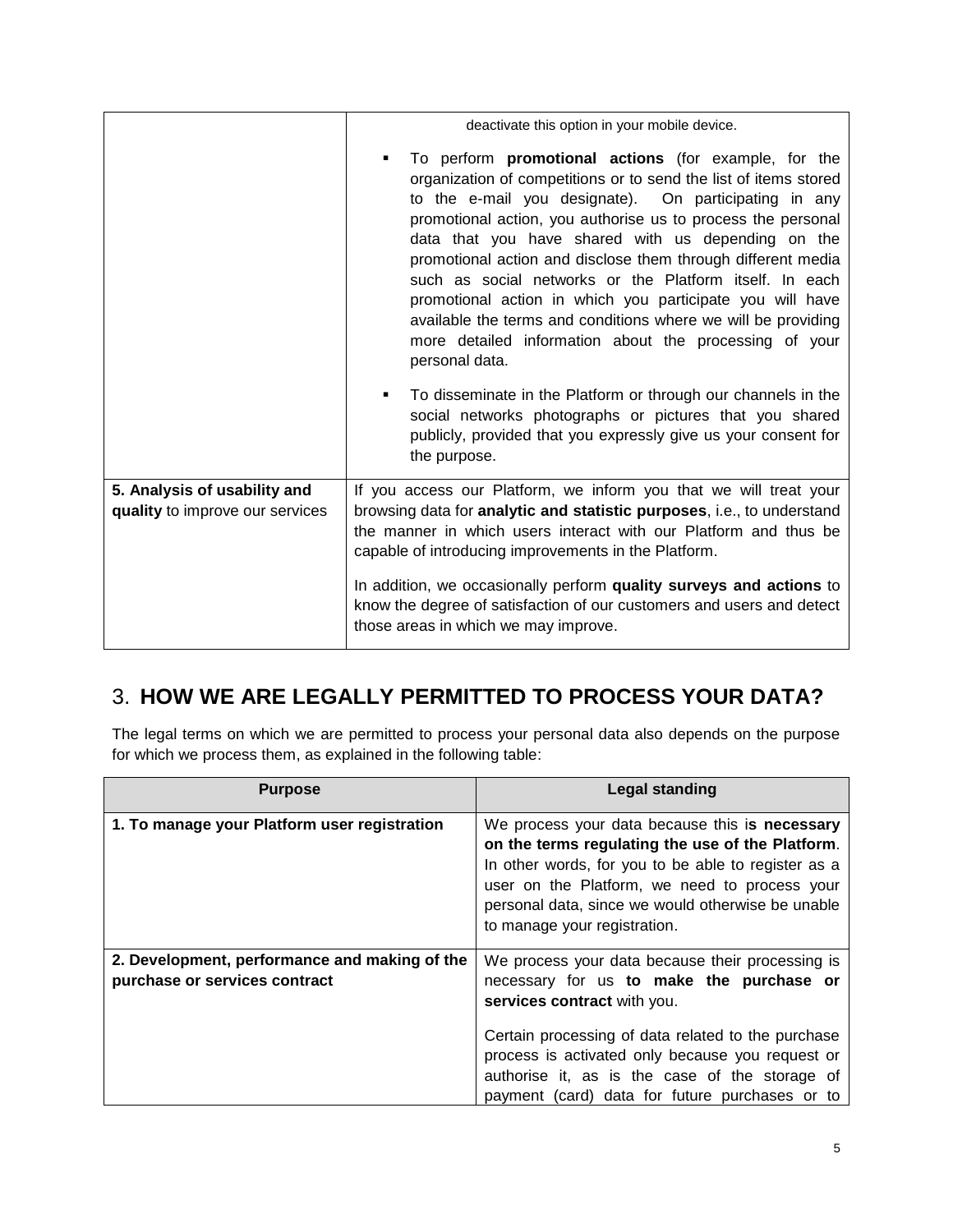|                     | provide you with the Coming Soon / Back Soon<br>functionalities, if available. In these cases, our<br>processing of your data is supported by your own<br>consent.<br>We consider that we have a legitimate interest to<br>carry out the necessary verifications to detect and<br>prevent potential fraud when you make a purchase.<br>We understand that the processing of these data is<br>positive for all the participating parties when a<br>purchase is paid and in particular for you, since this<br>allows us to establish measures to protect you from<br>fraud attempts by third parties.      |
|---------------------|----------------------------------------------------------------------------------------------------------------------------------------------------------------------------------------------------------------------------------------------------------------------------------------------------------------------------------------------------------------------------------------------------------------------------------------------------------------------------------------------------------------------------------------------------------------------------------------------------------|
| 3. Customer Support | We consider that we have legitimate interest in<br>answering the requests or consultations raised by<br>you through the existing different contact channels.<br>We understand that the processing of these data is<br>also beneficial to you to the extent that it enables<br>us to assist you adequately and answer to the<br>consultations raised.<br>When you get in touch with us, in particular, for the<br>management of incidents related to your order or<br>the product/service acquired through the Platform,<br>the processing of your data is necessary to<br>perform the purchase contract. |
|                     | When your consultation is related to the exercise of<br>your rights on which we inform you below, or to<br>claims on our products or services, we are legally<br>permitted to process your data for compliance<br>with our legal obligations.                                                                                                                                                                                                                                                                                                                                                            |
| 4. Marketing        | We are legally permitted to process your data for<br>marketing purposes due to the <b>consent</b> that you<br>give us, for example when you accept receiving<br>customized information through multiple channels,<br>when authorizing the sending of push notifications<br>in your mobile device or when accepting the legal<br>terms and conditions to participate in a promotional<br>action or to publish your pictures on the Platform or<br>on our social networks' channels.                                                                                                                       |
|                     | In order to show you customised information. we<br>consider that we have a legitimate interest to<br>conduct a profiling with the information that we<br>have about you (such as your browsing,<br>preferences or purchase history) and the personal<br>data that you have provided us, such as the age<br>range or language, since we understand that the                                                                                                                                                                                                                                               |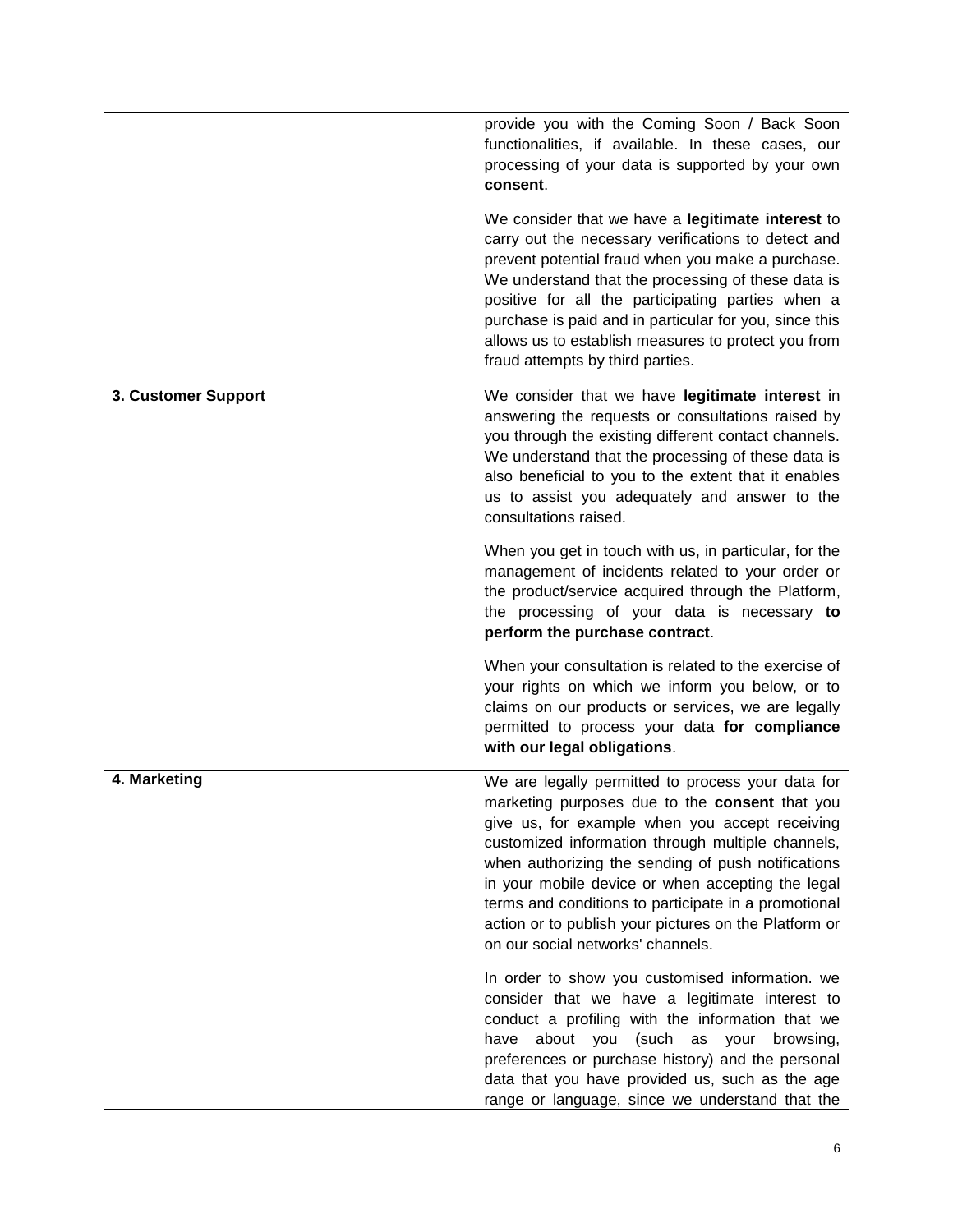|                                      | data processing of these data is also beneficial to<br>you because it allows you to improve your user<br>experience and access the information<br><i>in</i><br>accordance with your preferences.                                                                                                                    |  |
|--------------------------------------|---------------------------------------------------------------------------------------------------------------------------------------------------------------------------------------------------------------------------------------------------------------------------------------------------------------------|--|
| 5. Analysis of usability and quality | We consider that we have a legitimate interest in<br>analysing the Platform usability and the user's<br>satisfaction degree, since we understand that the<br>processing of these data is also beneficial for your<br>because the purpose is to improve the user<br>experience and provide a higher quality service. |  |

### 4. **HOW LONG WILL WE KEEP YOUR DATA?**

The **time for which we will keep** your data will depend on the purposes for which we process them, as explained below:

| <b>Purpose</b>                                                                    | Time for which the data are kept                                                                                                                                                                                                               |
|-----------------------------------------------------------------------------------|------------------------------------------------------------------------------------------------------------------------------------------------------------------------------------------------------------------------------------------------|
| 1. To manage your Platform user registration                                      | We will process your data for the time during which<br>you remain a registered user (meaning, until you<br>decide to unsubscribe).                                                                                                             |
| 2. Development, performance and execution of<br>the purchase or services contract | We will process your data for the time necessary to<br>manage the purchase of the products or services<br>that you buy, including potential returns, complaints<br>or claims related to the purchase of the product or<br>service in question. |
|                                                                                   | Sometimes, we will only process the data until the<br>time when you decide, as is the case of payment<br>(card) data that you requested us to store for future<br>purchases.                                                                   |
| 3. Customer Support                                                               | We will process your data for the time necessary to<br>meet your request or application.                                                                                                                                                       |
| 4. Marketing                                                                      | We will process your data until you unsubscribe or<br>cancel your subscription to the newsletter.<br>If you participate in promotional actions, we will<br>keep the data during a six (6) months period from<br>the end of the action.         |
| 5. Analysis of usability and quality                                              | We will process your data occasionally for the time<br>during which we proceed to carry out a specific<br>quality action or survey or until we anonymise your<br>browsing data.                                                                |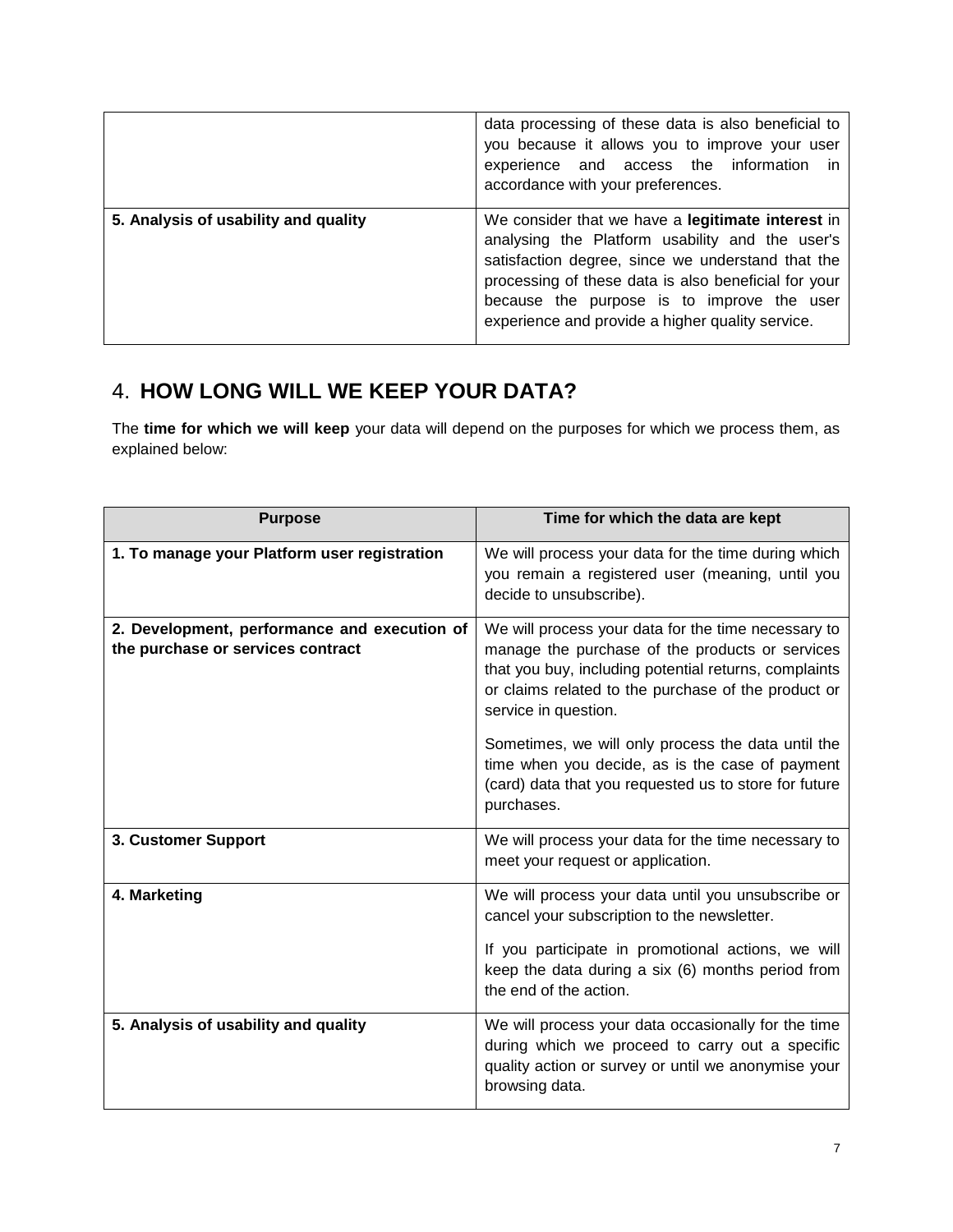Notwithstanding the fact that we will process your data for the time strictly necessary to achieve the purpose in question, we will subsequently keep them duly stored and protected for the time during which liability may arise for their processing, in compliance with legislation in force from time to time. Once each of the potential actions is time-barred we will proceed to delete the personal data.

### <span id="page-7-0"></span>5. **DO WE SHARE YOUR DATA WITH THIRD PARTIES?**

To achieve the purposes mentioned in this Privacy and Cookies Policy, we must give access to your personal data to **entities of the Inditex Group** and to **third parties** that provide us with support in the services that we offer your, i.e.:

- **financial** institutions,
- **anti-fraud detection and prevention entities,**
- **technological** service providers,
- **logistic**, **transport** and **delivery** partners and service providers,
- providers of **customer support** related services,
- **advertising** and **marketing** related partners and service providers.

For service efficiency purposes, some of these providers are located in territories outside the European Economic Area that do not offer a level of data protection comparable to that of the European Union, as the United States of America. In such cases, we inform you that we will transfer your data with **adequate safeguards and always keeping your data safe**:

 Some providers are certified **Privacy Shield,** which certification you may consult through the following link:

<https://www.privacyshield.gov/welcome>

 With other providers, we have agreed **Standard Contractual Clauses** approved by the EU Commission, the content of which you may consult through the following link:

[https://ec.europa.eu/info/law/law-topic/data-protection/data-transfers-outside-eu/model](https://ec.europa.eu/info/law/law-topic/data-protection/data-transfers-outside-eu/model-contracts-transfer-personal-data-third-countries_en)[contracts-transfer-personal-data-third-countries\\_en](https://ec.europa.eu/info/law/law-topic/data-protection/data-transfers-outside-eu/model-contracts-transfer-personal-data-third-countries_en)

In addition, we inform you that we need to share your data with our parent company, **Industria de Diseño Textil, S.A. (Inditex, S.A.)**, Inditex Group holding company, for compliance with the obligations of the parent company.

In the event that we sell or transfer all or a portion of our business or assets to other Company within the Inditex Group as a consequence of internal corporate reorganizations, we may disclose your personal data to the prospective buyer of such business or assets. Should such a sale or transfer occur, we will use reasonable efforts to direct the transferee to use personal information you have provided to us in a manner that is consistent with our Privacy Policy. In this case, we consider that we have legitimate interest consisting on the reorganization of our internal corporate structure.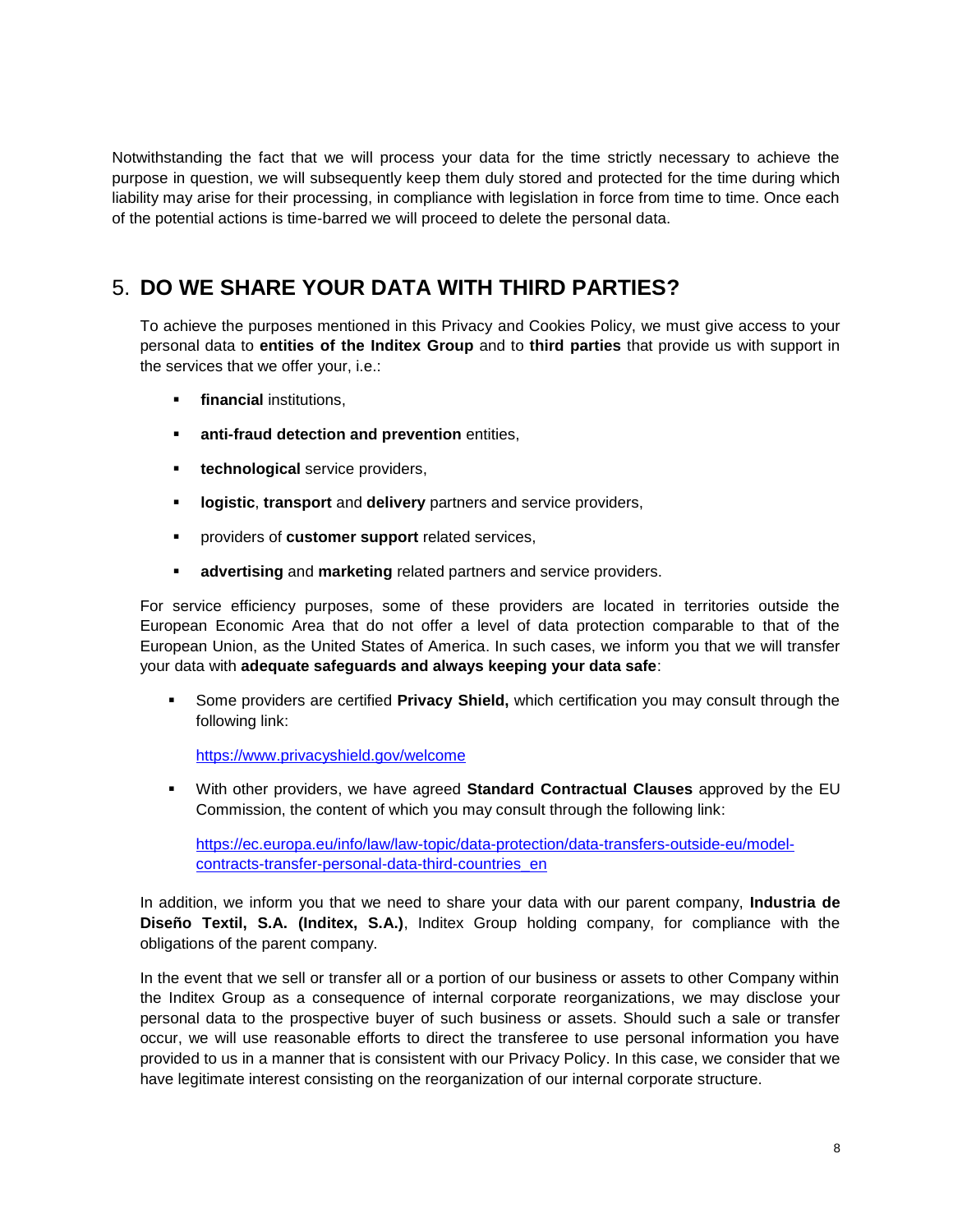### <span id="page-8-0"></span>6. **WHAT YOUR RIGHTS ARE WHEN MAKING YOUR DATA AVAILABLE TO US**

We undertake to keep your personal data confidential and to ensure that you may **exercise your rights**. Bearing that in mind, You may exercise your rights **free of charge** by writing us an e-mail to [dataprotection@zara.com,](mailto:dataprotection@zara.com) simply informing us of the reason for your request and the right that you wish to exercise. If we consider this necessary to be able to identify you, we may request you to provide a copy of a document evidencing your identity.

In particular, notwithstanding the purpose or legal basis we use to process your data, you have the following rights:

- To request **access** to your personal data that we hold. We remind you that where you are a Platform registered user you may also consult this information in the relevant section of your online account.
- To request that we **rectify** the personal data that we hold. Please bear in mind that if you are a registered user on the Platform, you may also access the relevant personal data section of your online account to change or update your personal data. In any case, please take into account that, on actively making your personal data available to us through any procedure, you guarantee that they are **true and accurate** and you undertake to notify to us any change or modification of your data. You will be liable for any loss or damage caused to the Platform or to the person responsible for the Platform or to any third party by reporting erroneous, inaccurate or incomplete information in the registration forms. Please remember that, as a general rule, you must provide us only with your own data, not with those of third parties, other than to the extent otherwise permitted in this Privacy and Cookies Policy.
- To request that we **erase** your personal data to the extent that they are no longer necessary for the purpose for which we need to keep processing them, as we have explained above, or when we are no longer legally permitted to process them.
- To request that we **cancel or limit the processing** of your personal data, which entails that in certain cases you can request us to temporally suspend the processing of the data or that we keep them longer than necessary.

If you have given us your **consent** to process your data for any purpose, you **also have the right to withdraw such consent at any time**. Some of the circumstances in which you may withdraw your consent are detailed in section 2 where we explain for which purposes we process your data.

When we are legally permitted to process your data due to your **consent** or to for the purposes of a **contract**, as explained in section 3, you will also have the right to request the **portability of your personal data**. This means that you will have the right to receive the personal data that you made available to us in a structured, commonly used and machine-legible format, to be able to transmit them to another entity directly without impediments on our part.

In addition, where the processing of your data is based on our **legitimate interest**, you will also have the right to **object** to the processing of your data.

Finally, we inform you that you have the right to file a claim before the responsible data protection **regulatory authority**, in particular, before the Spanish Data Protection Agency (*Agencia Española de Protección de Datos*) (https://www.agpd.es).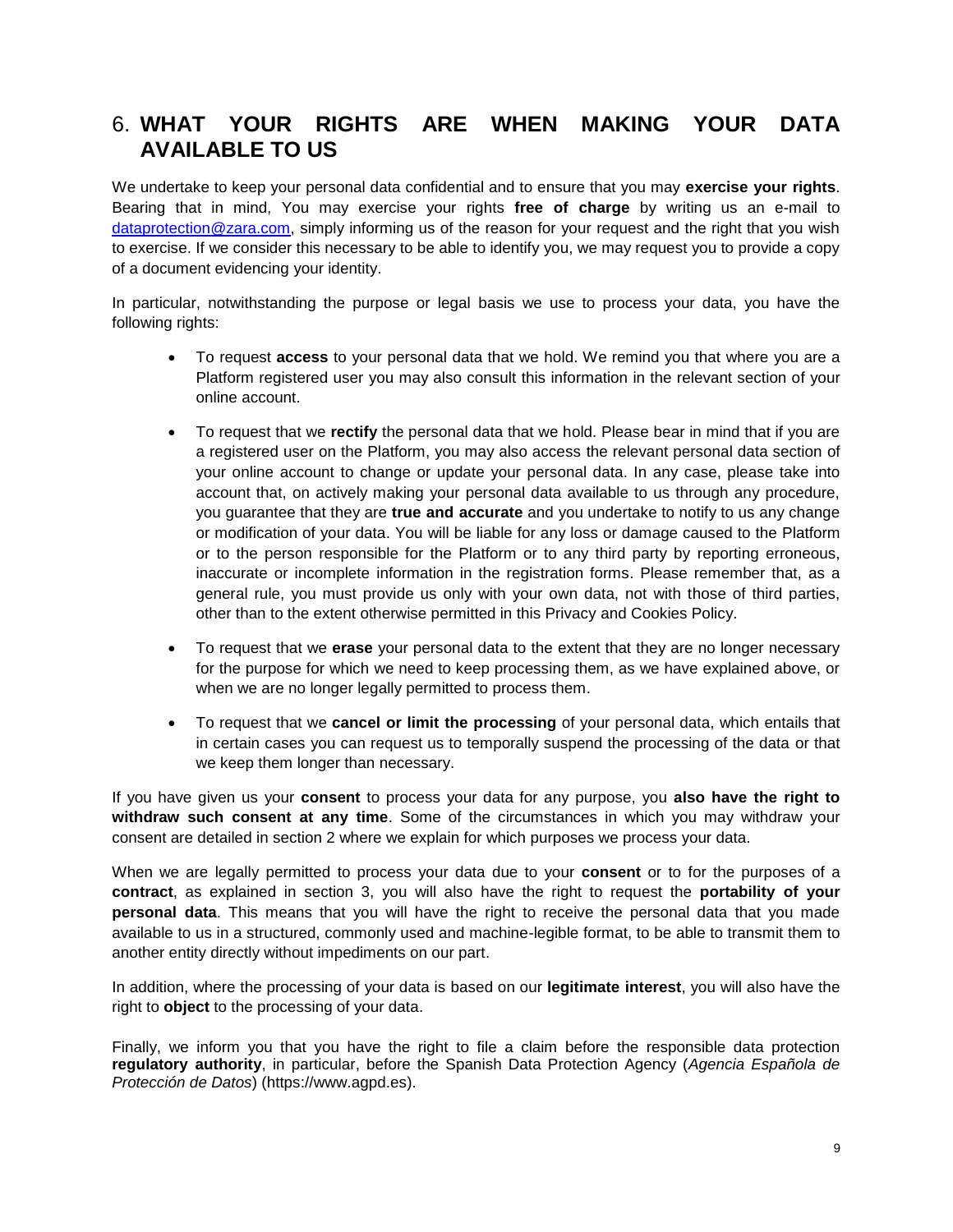### **7. WHAT HAPPENS WHEN YOU PROVIDE US WITH DATA OF THIRD PARTIES?**

We offer functionalities or services that require us to process the personal data of a third party that you must provide, Card. If you provide us with personal data of third parties, you confirm that you informed them of the purposes and of the manner in which we need to process their personal data.

### **8. CHANGES TO THE PRIVACY AND COOKIES POLICY**

We may amend the information contained in this Privacy and Cookies Policy when we consider this appropriate. Should we do so, we will notify you by various procedures through the Platform (for example, through a banner, a pop-up or a push notification), or we may even send you a notice to your e-mail address when the change in question is relevant to your privacy, for you to be able to review the changes, assess them and, as the case may be, object or unsubscribe from ay service or functionality. In any case, we suggest you to review this Privacy and Cookies Policy from time to time in case minor changes are made or we make any interactive improvement, taking the opportunity that you will always find it as a permanent point of information on our Website and our App.

### **9. INFORMATION ON COOKIES**

We use cookies and similar devices to facilitate your browsing in the Platform, understand how you interact with us and, in certain cases, to be able to show you advertisements in accordance with your browsing habits. Please read our Information about Cookies to understand with greater detail the cookies and similar devices that we use, their purpose and other information of interest.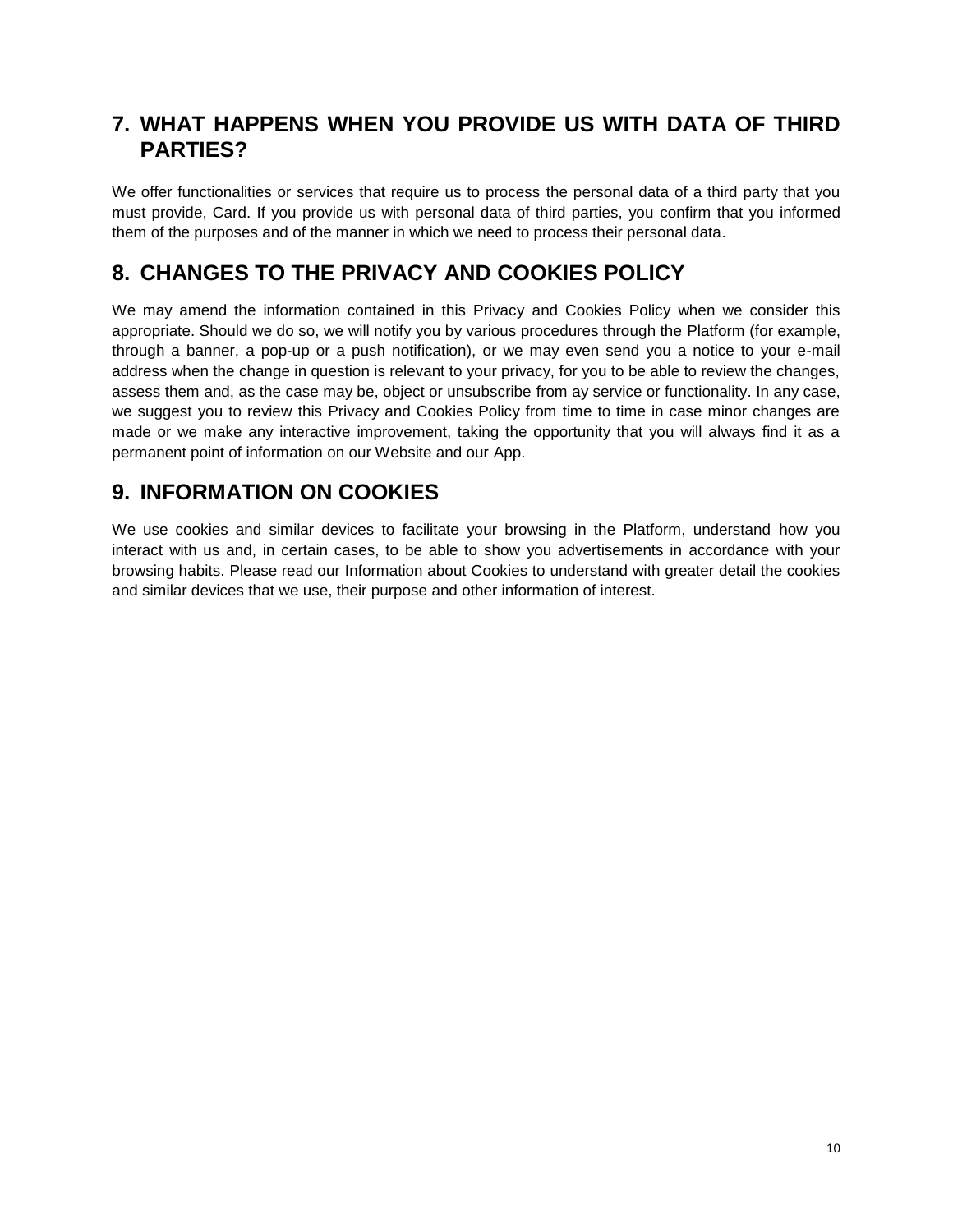#### **Information about Cookies**

#### What is a Cookie?

A Cookie is a small text file that a website stores on your PC, telephone or any other device, with information about your navigation on that website. Cookies are necessary to facilitate browsing and to make it more user-friendly, and they do not damage your computer.

While this Policy uses the general term "Cookies", as they are the main method for storing information used by this website, the browser's "Local Storage" space is also used for the same purposes as the Cookies. All the information included in this section is also applicable to this "Local Storage".

#### What are Cookies used for on this website?

Cookies are an essential part of how our website works. The main purpose of our Cookies is to improve your browsing experience. For example, they are used to remember your preferences (language, country, etc.) while browsing and on future visits.

The information collected by the Cookies also enables us to improve the site by estimating numbers and patterns of use, the suitability of the website to the individual interests of the users, quicker searches, etc. On occasion, if we have obtained your informed consent in advance, we may use Cookies, tags or other similar devices to obtain information that enables us to show you, either from our own website or from third-party websites or any other means, advertising based on the analysis of your browsing habits.

#### What are Cookies NOT used for on this website?

We do not store sensitive personal information, such as your address, your password, your credit or debit card data, etc. in the Cookies we use.

#### Who uses the information stored in Cookies?

The information stored in the Cookies from our website is used exclusively by us, except for those identified below as "third-party cookies", which are used and managed by external entities to provide services requested by us to improve our services and the experience of the user when browsing our website. The main services for which these "third-party cookies" are used are to obtain access statistics and to guarantee the payment transactions that are carried out.

#### How can I avoid using Cookies on this website?

If you prefer to avoid the use of Cookies on this page, taking into account the above-described limitations, you must first disable the use of Cookies in your browser and then delete the Cookies saved in your browser associated with this website.

You may use this option for preventing the use of Cookies at any time.

#### How do I disable and prevent the use of Cookies?

You may restrict, block or delete the Cookies from this website at any time by changing the configuration of your browser following the steps indicated below. While the settings are different in each browser, Cookies are normally configured in the "Preferences" or "Tools" menu. For further details on configuring Cookies in your browser, see the "Help" menu in the browser itself.

#### Which particular Cookies does this website use and for what purpose?

The chart below shows the Cookies, tags and other similar devices used by this website, together with information on the purpose, duration and management (proprietary and by third parties) of each one of them.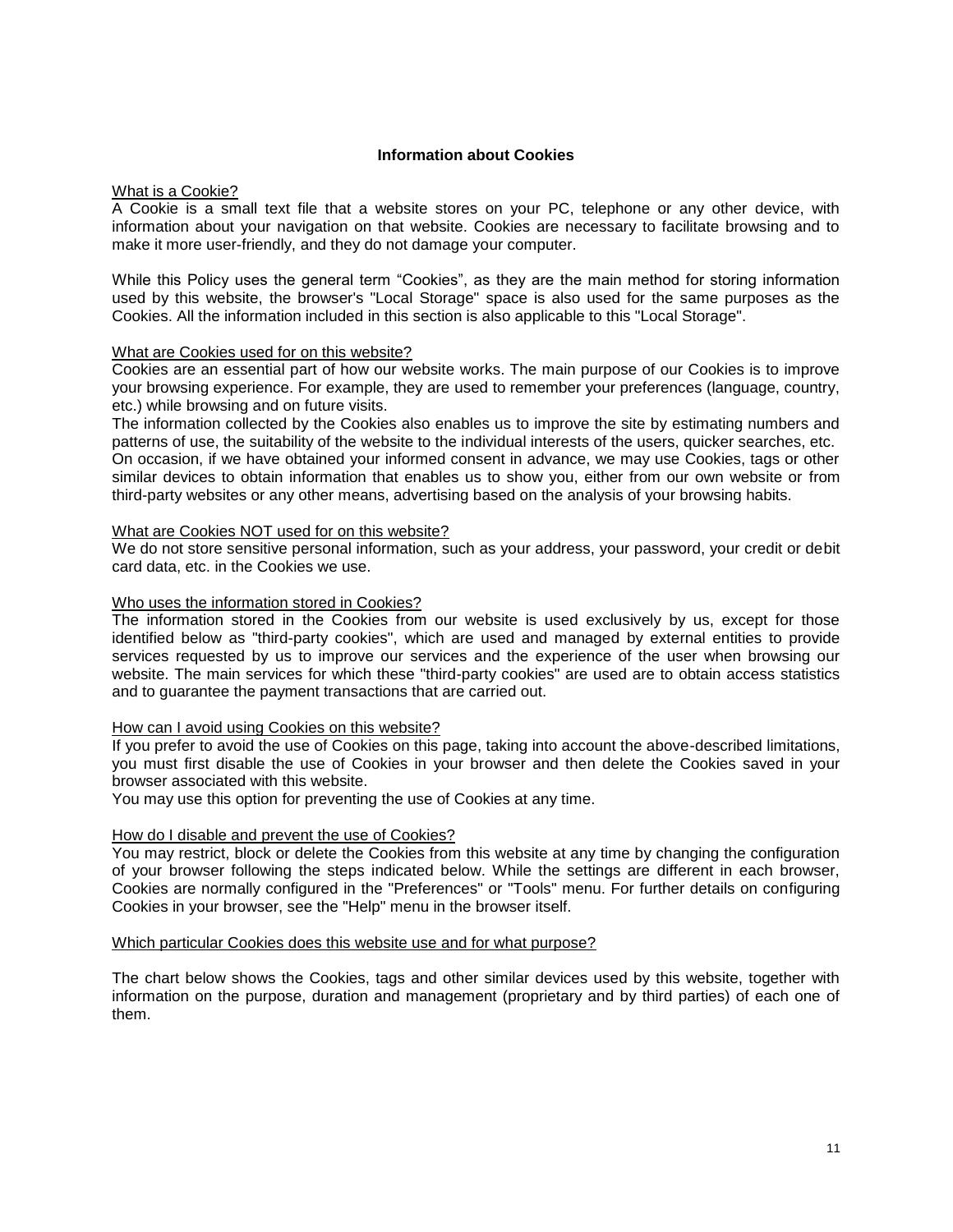#### **Technical and personalisation cookies: for identification and authentication, browsing, interface customisation, favourites…**

These Cookies are used to identify the user during the session, prevent the user from repeating login processes on the website, speed up certain procedures on the website, remember the selections made during the session or on subsequent visits, remember the pages that they already visited, etc.

| <b>COOKIES</b>                              | <b>PURPOSE</b>                                                                                                                                                                                      | <b>DURATION</b> | <b>MANAGEMENT</b> |
|---------------------------------------------|-----------------------------------------------------------------------------------------------------------------------------------------------------------------------------------------------------|-----------------|-------------------|
| User identification                         | They are used to identify and authenticate the user. They also contain the technical data from the<br>user's session such as, for example, waiting time for connection, session identifier, etc.    | Session         | Own cookies       |
| Session identifier                          | They are used to identify the http session of the user. They are common in all web applications to<br>identify user requests during a session.                                                      | Session         | Own cookies       |
| Navigational<br>status                      | They allow the user's navigation status to be identified (start of the session, first page, first access,<br>scroll status, state of voting, etc.).                                                 | Session         | Own cookies       |
| User selections                             | They store the session values chosen by the user, such as the store, language, currency, products,<br>size, etc.                                                                                    | Session         | Own cookies       |
| <b>Favourites</b><br>and<br>last selections | They allow the user's favourite selections to be remembered (stores, for example) as well as their<br>last selections (stores, products, cookies installation consent, etc.) in later web sessions. | Persistent      | Own cookies       |
| <b>SHOPPING</b><br><b>BASKET</b>            | They store information about the mini shopping basket, such as the identification details of the user<br>associated with the aforementioned basket.                                                 | Session         | Own cookies       |
| Protocol                                    | They allow changes to be processed between secure (https) and non-secure (http) domains<br>(protocol).                                                                                              | Session         | Own cookies       |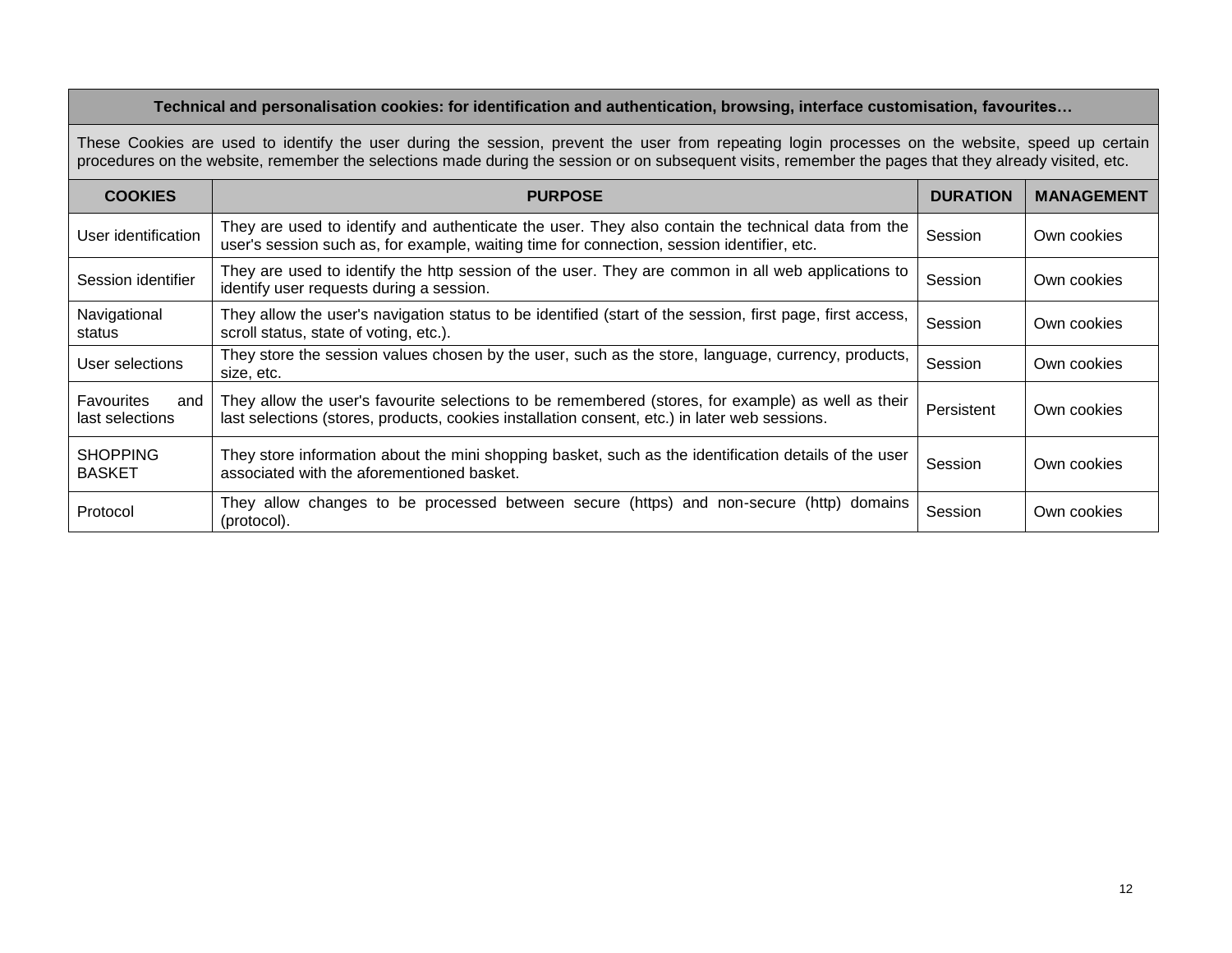#### **Cookies for navigation analysis**

These Cookies obtain generic information about the user's access to the website (not to the content itself) in order to subsequently provide us with aggregated information about these accesses for statistical purposes.

| <b>COOKIES</b>                                                                                                            | <b>PURPOSE</b>                                                                                                                                                                                                                                                                                                                                                                                                                                                                                                                                                                                                                                                                                                                                                                                                                                                                                                                                                                                                                                                                                                                  | <b>DURATION</b> | <b>MANAGEMENT</b> |
|---------------------------------------------------------------------------------------------------------------------------|---------------------------------------------------------------------------------------------------------------------------------------------------------------------------------------------------------------------------------------------------------------------------------------------------------------------------------------------------------------------------------------------------------------------------------------------------------------------------------------------------------------------------------------------------------------------------------------------------------------------------------------------------------------------------------------------------------------------------------------------------------------------------------------------------------------------------------------------------------------------------------------------------------------------------------------------------------------------------------------------------------------------------------------------------------------------------------------------------------------------------------|-----------------|-------------------|
| Origin<br>(WC_GASource)                                                                                                   | They are used to determine the origin of a user when arriving on a page on this website, for<br>example, if they have arrived onto the product details page from a product grid, from the search<br>browser or from an external website.                                                                                                                                                                                                                                                                                                                                                                                                                                                                                                                                                                                                                                                                                                                                                                                                                                                                                        | Persistent      | Own cookies       |
| Google Analytics<br>(__utma, __utmb,<br>__utmc, __utmd,<br>__utmv, __utmz,<br>_ga)                                        | They allow monitoring the website by means of the Google Analytics tool, which is a service<br>provided by Google to obtain user access information on the website. Some of the data saved are:<br>number of times a user visits the website, dates of the first and last visit, duration of the visits, the<br>page from where the user accessed the website, the search engine the user used to access the<br>website or the link they clicked on, the place in the world from where the user accesses, etc. The<br>configuration of these cookies is predetermined by the service offered by Google and the<br>information generated by the cookie about the use of your website will be transmitted and stored by<br>Google, Inc (a United States-based company). Therefore we suggest consulting the privacy page of<br>Google Analytics, https://developers.google.com/analytics/devguides/collection/analyticsjs/cookie-<br>usage, to obtain further information on the cookies it uses and how to disable them. Please<br>remember that we are not responsible for the content or the accuracy of third-party websites. | Persistent      | Third party       |
| Optimizely<br>(optimizelySegme<br>nts:<br>optimizelyEndUse<br>rld<br>optimizelyPending<br>LogEvents;<br>optimizelyBuckets | The cookies identified with the domain optimizely.com or www.optimizely.com, allow us to optimise<br>appearance, sensations, messages and, in general, the purpose is to ensure that the user has a<br>consistent navigating experience on our website, basing ourselves on how our users use it. Some of<br>the data saved for later analysis are: the number of updates the user has seen, information for<br>visitor segments such as the browser, campaign, type of mobile sources, and all the defined<br>personalised segments, etc. The configuration of these cookies is predetermined by the service<br>offered by our provider Optimizely, Inc. (a United States-based company), therefore we suggest<br>consulting its website, https://help.optimizely.com/hc/en-us/articles/200040335, to obtain more<br>information regarding the cookies they use, as well as how to disable them through the following link<br>https://www.optimizely.com/opt_out. Please remember that we are not responsible for the content or<br>the accuracy of these third-party websites.                                                | Persistent      | Third party       |